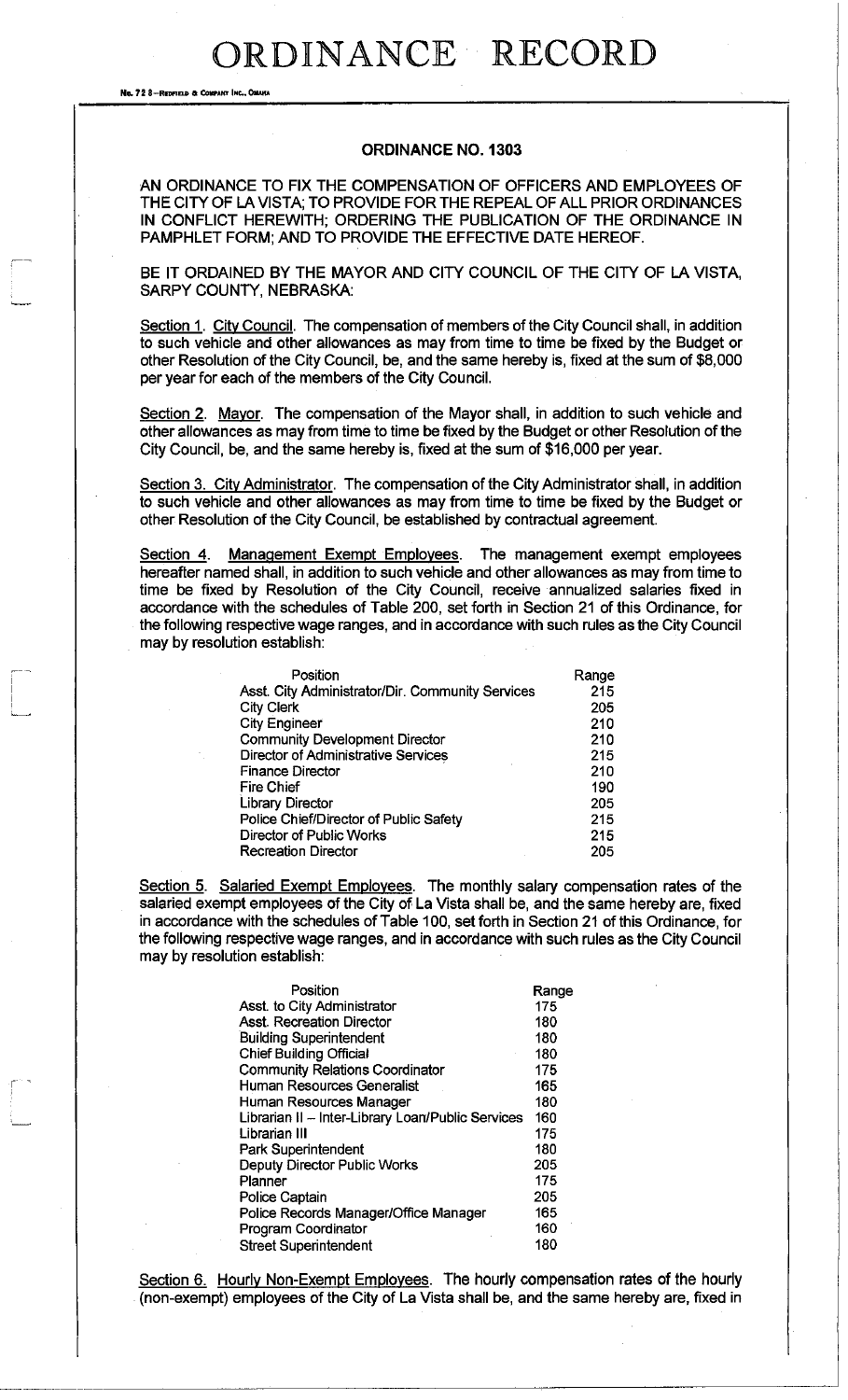Ne, 72 8—Redfield & Company Inc., Omaha (New York) And The Company of Company of Company of Company of Company of Company of Company of Company of Company of Company of Company of Company of Company of Company of Company o

accordance with the schedules of Table 100 and Table 400, set forth in Section 21 of this Ordinance, for the following respective wage ranges, and in accordance with such rules as the City Council may by Resolution establish:

| Position                                   | Range |
|--------------------------------------------|-------|
| <b>Accounting Clerk</b>                    | 130   |
| <b>Administrative Assistant III</b>        | 140   |
| Mechanic                                   | 140   |
| <b>Building Inspector I</b>                | 140   |
| <b>Building Inspector II</b>               | 160   |
| <b>Building Maintenance Worker I</b>       | 130   |
| <b>Building Maintenance Worker II</b>      | 140   |
| <b>Code Enforcement Officer</b>            | 160   |
| <b>Executive Assistant</b>                 | 165   |
| <b>Building Technician</b>                 | 165   |
| Librarian II - Computer/Reference Services | 160   |
| Librarian I                                | 140   |
| Maintenance Worker I                       | 130   |
| Maintenance Worker II                      | 140   |
| Park Foreman                               | 165   |
| Permit Technician                          | 125   |
| <b>Police Sergeant</b>                     | 426   |
| <b>Police Officer</b>                      | 423   |
| Police Data Entry Clerk                    | 120   |
| Administrative Assistant II                | 130   |
| Administrative Assistant I                 | 120   |
| Sewer Foreman                              | 165   |
| Street Foreman                             | 165   |
| Shop Foreman                               | 165   |

Section 7. Part-Time and Temporary Employees. The hourly compensation rates of parttime, seasonal and temporary employees of the City of La Vista shall be, and the same hereby are, fixed in accordance with the schedules of Table 100, set forth in Section 21 of this Ordinance, for the following respective wage ranges, and in accordance with such rules as the City Council may by Resolution establish:

| Position                            |     |
|-------------------------------------|-----|
| Accountant                          | 165 |
| Assistant Pool Manager              | 100 |
| <b>Circulation Clerk I</b>          | 100 |
| <b>Circulation Clerk II</b>         | 115 |
| Custodian                           | 105 |
| Evidence Technician                 | 130 |
| <b>Clerical Assistant</b>           | 115 |
| <b>Intern/Special Projects</b>      | 115 |
| Lifeguard                           | 100 |
| Pool Manager                        | 110 |
| <b>Recreation Supervisor</b>        | 100 |
| Seasonal GC Clubhouse & Grounds     | 100 |
| Seasonal PW All Divisions 1-5 Years | 100 |
| Seasonal PW All Divisions 5+ Years  | 110 |
| Shop Assistant                      | 100 |
| Special Services Bus Driver         | 110 |
| Temporary/PT Professional (PW)      | 160 |

Part-time employees shall receive no benefits other than salary or such benefits as established in accordance with such rules as have been or may be established by Resolution of the City Council:

Section 8. Pay for Performance. Employees not covered by a collective bargaining agreement or express employment contract shall be subject to the City's Pay for Performance (PFP) compensation system as outlined in Council Policy Statement. PFP salary ranges are set forth in Table 100 and 200 of Section 21 of this Ordinance. The base factor for fiscal year 2017 shall be set at three percent (3%). For Fiscal year 2018 the range for salary increases will be 0-7% in accordance with the adopted pay matrix.

Section 9. Legal Counsel. Compensation of the legal counsel other than special City Prosecutor for the City shall be, and the per diem rates respecting same shall be, at 90% of the standard hourly rate the firm may from time to time charge. Compensation for Special City prosecution shall be as agreed upon at the time of specific employment.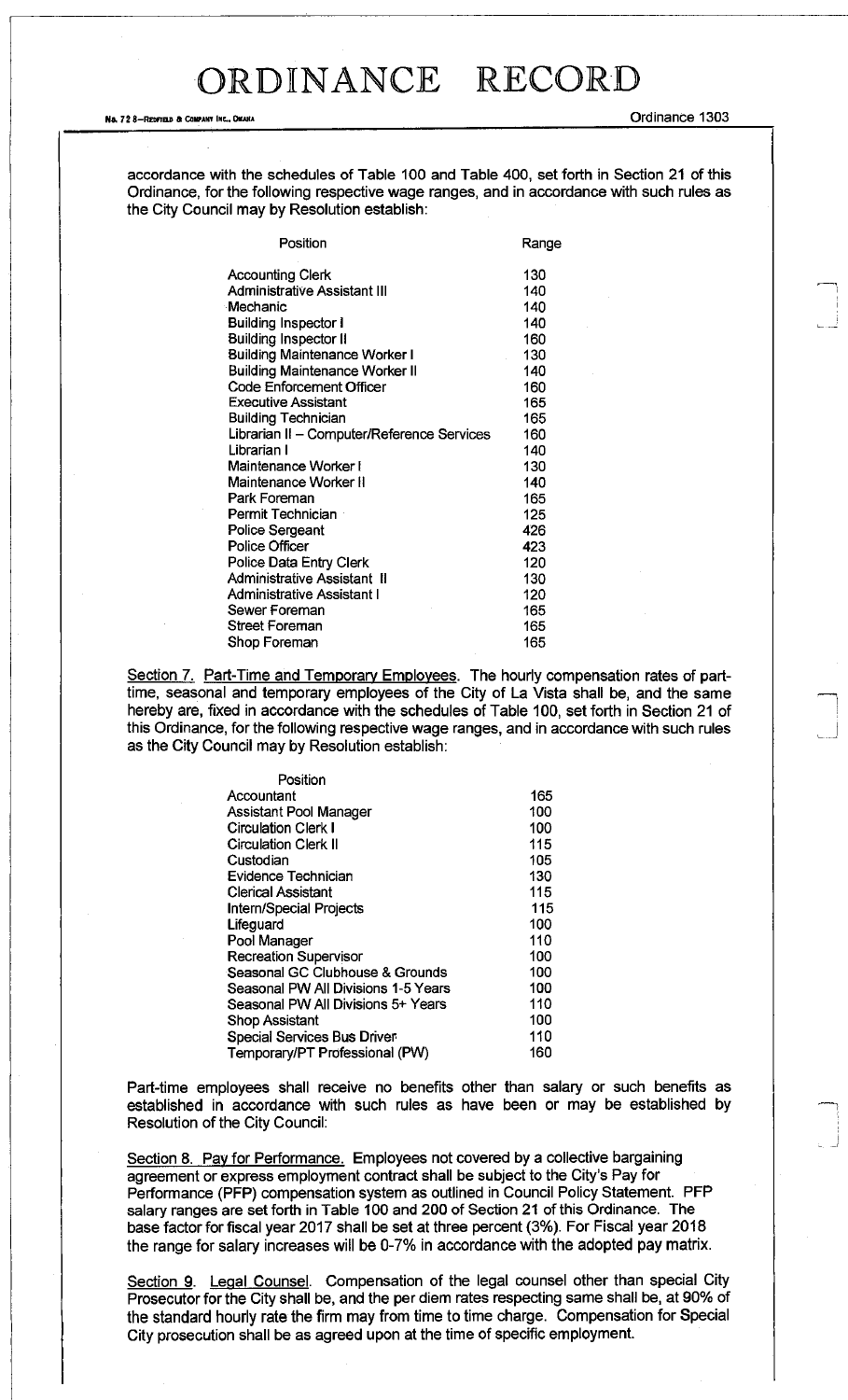No. 72 8-REDFIELD & COMPANY INC., OMAHA COMPANY INC., OMAHA

Section 10. Engineers. Compensation of Engineers for the City shall be, and the same hereby is, fixed in accordance with such schedules of hourly and per diem or percentage rates as shall from time to time be approved by Resolution of the City Council. Travel allowances respecting same shall be as may from time to time be fixed by Resolution of such City Council.

Section 11. Longevity Pay. Employees of the City in the positions set forth in Section 3 and Table 400 of this Ordinance shall receive longevity pay in an amount equal to the following percentage of the hourly rate set forth in Section 3 and Table 400 of this Ordinance, rounded to the nearest whole cent:

| Length of Service | Allowance Per Hour |  |
|-------------------|--------------------|--|
| Over 7 Years      | 2.00% (or 02)      |  |
| Over 10 Years     | 2.75% (or .0275)   |  |
| Over 15 Years     | 4.00% (or .04)     |  |
| Over 20 Years     | 4.50% (or 0450)    |  |
|                   |                    |  |

Section 12. Health, Dental Life and Long Term Disability Insurance. Subject to the terms, conditions and eligibility requirements of the applicable insurance plan documents and policies, regular full-time employees of the City of La Vista and their families shall be entitled to be enrolled in the group life, health, and dental insurance program maintained by the City. Regular full-time employees shall also be entitled to be enrolled in the long term disability insurance program maintained by the City.

Unless otherwise provided by collective bargaining agreement, or other applicable agreement, the City's employer share shall be ninety (90) percent of the amount of the actual premium and the employee shall pay the ten percent (10%) balance of the actual premium via payroll deduction for employees enrolled in single coverage. The City's employer share shall be eighty percent (80%) of the amount of the actual premium and the employee shall pay the twenty percent (20%) balance of the actual premium via payroll deduction for any employee enrolled in a level of coverage other than single. Those employees electing not to participate in these programs will receive no other form of compensation in lieu of this benefit.

Section 13. Establishment of Shifts. The City may establish duty shifts of such length, and to have such beginning and ending times, and to have such meal and break times, as it may deem appropriate or necessary, respecting employees of the City.

Section 14. Special Provisions.

- A. Employees covered by the "Agreement Between the La Vista Fraternal Order of Police Lodge No. 28 and the City of La Vista, Nebraska, covering the period from October 1, 2014 through September 30, 2018," shall receive compensation and benefits and enjoy working conditions, as described, provided and limited by such Agreement. The terms of such Agreement shall supersede any provisions of this Ordinance inconsistent therewith, and be deemed incorporated herein by this reference.
- B. Holiday Pay shall be compensated as set forth in the Agreement between the La Vista Fraternal Order of Police Lodge No. 28 and the City of La Vista for police officers and as set forth in the Personnel Manual for all other full time employees.
- C. Subject to subsection 14.D. hereof, each full time hourly non-exempt employee of the City shall be entitled to receive overtime pay at the rate of one and one half times the employee's regular rate for each hour worked in excess of forty hours during a work week. If called out at any time other than during regular assigned work hours during the pay period, such employee shall be entitled to compensation at the rate of one and one half times the regular rate for each hour so worked, provided that in no case shall an employee receive less than two hours over time pay for such call out work, and further provided there shall be no pyramiding of hours for purposes of computing overtime. For purposes of this subsection an employee's "regular rate" shall be the sum of his or her hourly rate specified in Section 6 of this Ordinance and any longevity pay due under this Ordinance.
- D. Police Department employees covered by the "Agreement Between the La Vista Fraternal Order of Police Lodge No. 28 and the City of La Vista, Nebraska," described in subsection 14.A hereof shall, as provided in such Agreement, be paid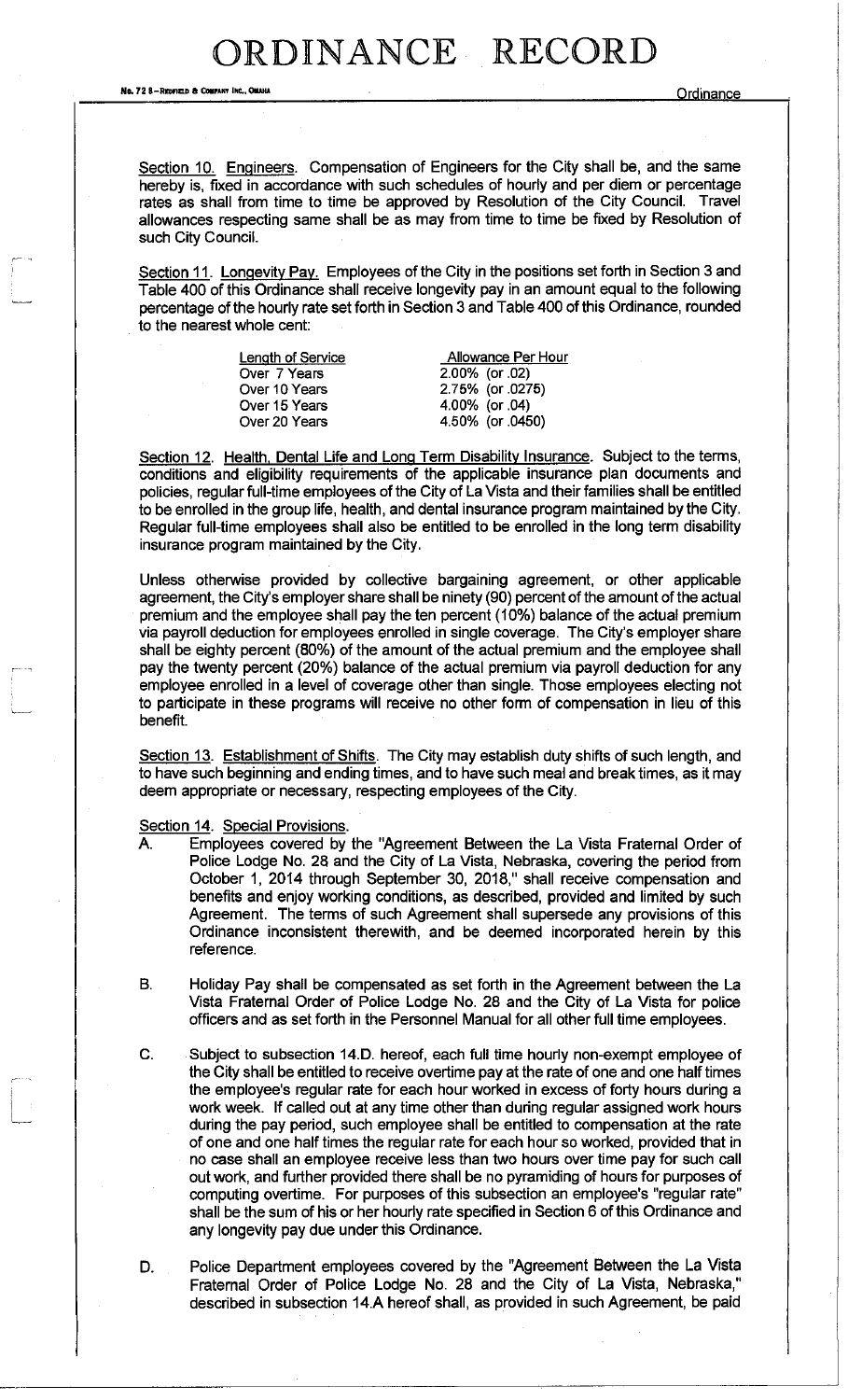Ne. 72 8-Redfield & Company Inc., Omaha Ordinance 1303

overtime at one and one half times the employee's hourly rate (including any longevity allowance) for each hour worked in excess of 80 hours during any 14 day work period coinciding with the pay period established by Section 16 of this Ordinance.

E. All Management Exempt Employees and all Salaried Exempt Employees are considered to be salaried employees and shall not be eligible for overtime pay, holiday pay, or other special pay as provided by this section.

F. Public Works Employees who are required to wear protective footwear may submit to the City for reimbursement for the cost of work boots in an amount not to exceed \$150.

G. Public Works Employees may submit to the City for reimbursement for the difference in cost between a Nebraska Driver's License and a "CDL" driver's license within 30 days of obtaining a CDL license when a CDL license is required as a part of the covered employee's job description.

H. Public Works Employees shall be provided by the City five safety work shirts in each fiscal year at no cost to the employee.

I. Employees not covered by the "Agreement Between the La Vista Fraternal Order of Police Lodge No. 28 and the City of La Vista" and who are otherwise eligible, shall be paid overtime at the rate of one and one-half times the employee's hourly rate for all hours worked over forty in the pay periods that encompass the annual La Vista Days celebration, except, that if an employee uses any sick leave, vacation leave, personal leave, or comp time during the corresponding pay periods, such leave time shall offset any overtime earned. Overtime earned will not be offset by any holiday that falls during the above referenced pay periods.

J. An increase of the fixed dollar amount specified in Section 1 above shall take effect with respect to all members of the City Council on and after the first day of the first full term of office of any member of the City Council that begins after the Ordinance making the increase is effective. An increase of the fixed dollar amount specified in Section 2 above shall take effect on and after the first day of the first full term of office of Mayor that begins after the Ordinance making the increase is effective

Section 15. Pay for Unused Sick Leave Upon Retirement or Death. Employees who voluntarily retire after twenty or more years of service with the City and have no pending disciplinary action at the time of their retirement, shall be paid for any unused sick leave. Employees who began their employment with the City after January 1, 2005, or who began their employment prior to this date but elected to waive their eligibility for emergency sick leave, shall be paid for any unused sick leave, if they voluntarily leave City employment and have no pending disciplinary action, according to the following sliding schedule: After 10 years of employment - 100% of sick leave hours accrued over 660 and up to 880; after 15 years of employment  $-$  100% of sick leave hours accrued over 440 hours and up to 880; after 20 years of employment - 100% of sick leave hours accrued up to 880. No other employee shall be paid for any unused sick leave upon termination of employment.

A regular full-time employee's unused sick leave shall also be paid if, after October 1,1999, the employee sustains an injury which is compensable by the City or the City's insurer under the Nebraska Workers' Compensation Act and such injury causes the death of the employee within two years after the date of injury. Any payment made pursuant to the preceding sentence shall be made to the surviving spouse of the employee; provided, such payment shall be made to the employee's estate if the employee leaves no surviving spouse or if, prior to his or her death, the employee filed with the City Clerk a written designation of his or her estate as beneficiary of such payment.

Section 16. Pay Periods. All employees of the City of La Vista shall be paid on a bi-weekly basis. The pay period will commence at 12:01 a.m. Sunday and will conclude at 11:59 p.m. on the second succeeding Saturday. On the Friday following the conclusion of the pay period, all employees shall be paid for all compensated time that they have been accredited with during the pay period just concluded.

Section 17. Public Works Lunch and Clean-up Times. Lunch period for employees of the Public Works Department shall be one half hour (30 minutes) in duration. Public Works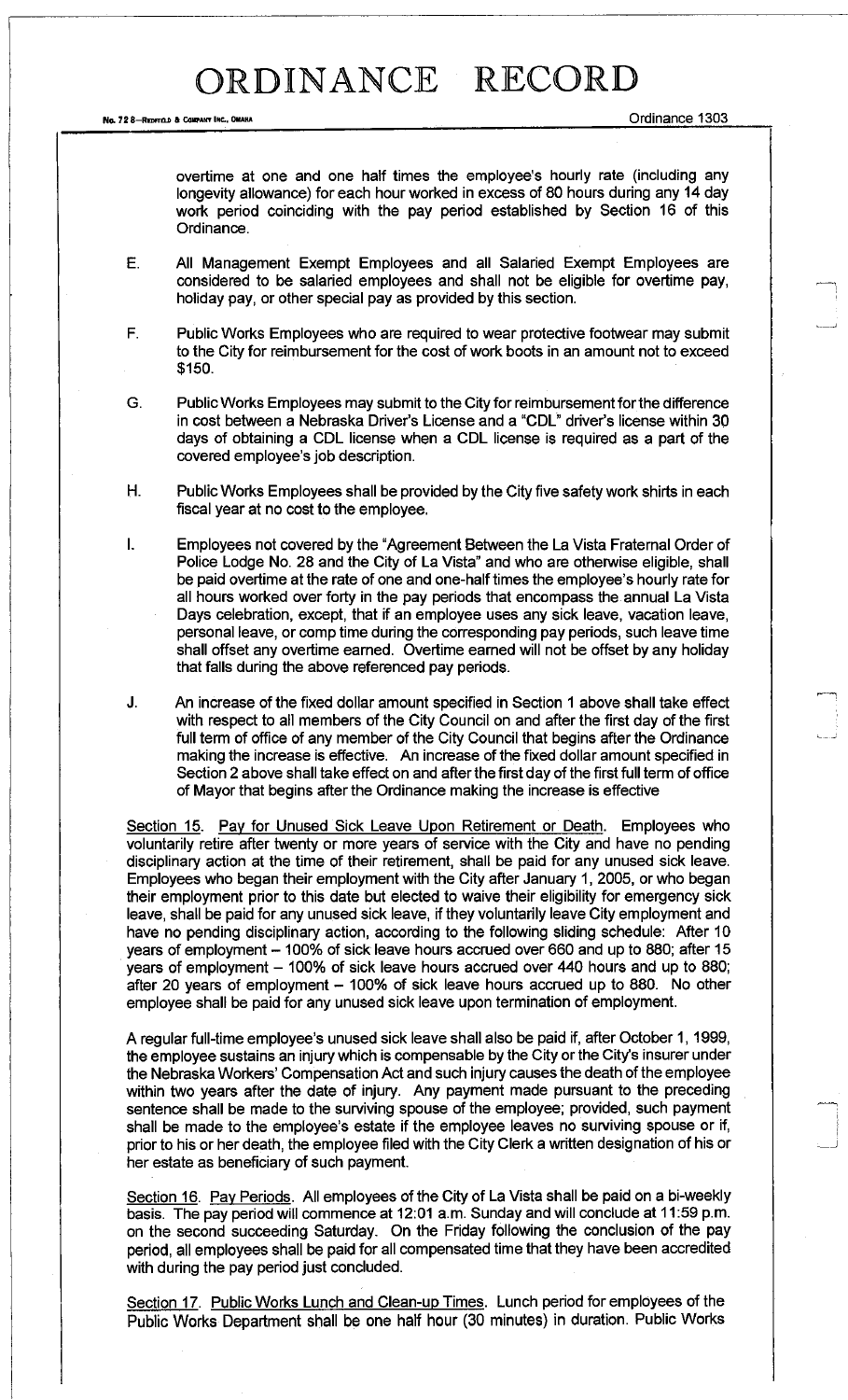No. 72 B-REDFIELD & CONPAHT INC., OMAHA CONPATT INC. ON A CONFIDENT COMPANY INC., ON A CONFIDENT COMPANY INC.,

employees shall be granted a 5 minute clean-up period prior to start of lunch period, and shall be granted an additional 5 minutes clean-up period prior to the end of the work day. Section 18. Sick Leave and Personal Leave. Sick leave and personal leave will be awarded and administered in conjunction with the provisions set forth in the personnel manual and the Agreement between the La Vista Fraternal Order of Police Lodge No. 28 and the City of La Vista, as applicable to the employee in question.

Section 19. Vacation Leave. Upon satisfactory completion of six months continuous service, regular full-time employees and permanent part-time employees shall be entitled to vacation leave. Such vacation shall not be used in installments of less than one hour. Increments of vacation leave of less than four hours must have 48 hours prior approval and can be taken only at the beginning or at the end of the work day.

Section 20. Vacation Entitlement.

- A. All full-time employees whose employment is governed by the Agreement described in Section 14, Paragraph A. of this Ordinance shall earn, accrue and be eligible for vacation as provided in such Agreement.
- B. All other full-time Hourly Non-Exempt Employees shall earn: six (6) days of paid vacation during the first year of continuous full-time employment; eleven (11) days of paid vacation during the second year of continuous full-time employment; and thereafter, eleven (11) days of paid vacation during each subsequent year of continuous full-time employment, plus one (1) additional day of paid vacation for each year of continuous full-time employment in excess of two years. Notwithstanding the foregoing, no employee shall earn more than twenty-three (23) days of paid vacation per employment year.
- C. All Management Exempt Employees, and Salaried Exempt Employees, shall earn ten (10) days paid vacation during the first year of continuous employment, and one (1) additional vacation day for each additional year of continuous employment not to exceed twenty-six (26) days.
- D. All Permanent Part Time Employees working a minimum of twenty (20) hours per week shall earn forty (40) hours of paid vacation time per year after six (6) months of employment. Total paid vacation time earned per year shall not exceed forty (40) hours.
- E. Full Time Exempt and Non-Exempt Employees shall be allowed to accrue unused vacation leave from previous years to a maximum of 220 hours.
- F. Permanent Part Time Employees shall be allowed to accrue unused vacation leave from previous years to a maximum of 110 hours.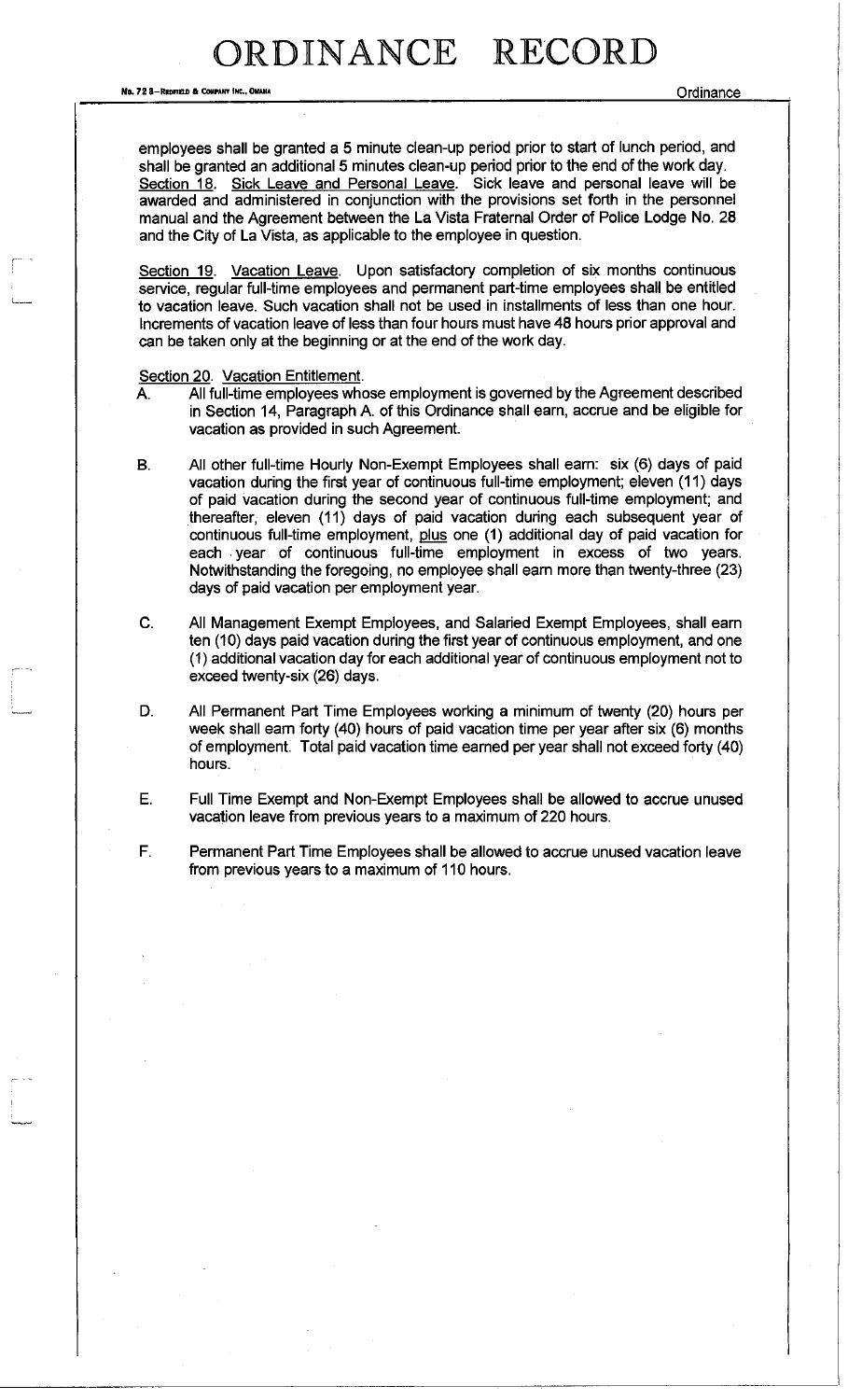No. 72 8-REDFIELD & COMPANY INC., OMAHA ORDINANT INC. 2004 - COMPANY INC., OMAHA

 $\begin{array}{c} 1 \\ 1 \\ 1 \end{array}$ 

#### Section 21. Wage Tables.

| Table 100                                                              |                                |                |                 |                |    |                |
|------------------------------------------------------------------------|--------------------------------|----------------|-----------------|----------------|----|----------------|
| <b>Salaried Exempt Employees</b><br><b>Hourly Non-Exempt Employees</b> |                                |                |                 |                |    |                |
|                                                                        |                                |                |                 |                |    |                |
| Rate                                                                   | <b>Minimum</b>                 | <b>Maximum</b> | Rate            | <b>Minimum</b> |    | <b>Maximum</b> |
|                                                                        | 100 Pay Grade                  |                | 140 Pay Grade   |                |    |                |
| Hourly                                                                 | \$<br>10.50                    | \$<br>13.65    | Hourly          | \$<br>17.20    | \$ | 24.25          |
| <b>Monthly</b>                                                         | 1,820<br>\$                    | \$<br>2,366    | Monthly         | \$2,981        | \$ | 4,203          |
| Annually                                                               | \$<br>21,840                   | \$<br>28,392   | <b>Annually</b> | \$35,776       | \$ | 50,440         |
|                                                                        | 105 Pay Grade                  |                | 160 Pay Grade   |                |    |                |
| Hourly                                                                 | \$<br>12.05                    | \$<br>15.67    | <b>Hourly</b>   | 22.21<br>\$    | \$ | 28.60          |
| <b>Monthly</b>                                                         | \$2,088.67                     | \$2,716.13     | <b>Monthly</b>  | \$3,850        | \$ | 4,957          |
| Annually                                                               | \$25,064.00                    | \$32,593.60    | <b>Annually</b> | \$46,197       | \$ | 59,488         |
|                                                                        | 110 Pay Grade<br>165 Pay Grade |                |                 |                |    |                |
| Hourly                                                                 | \$<br>12.47                    | \$<br>16.23    | Hourly          | \$23.16        | \$ | 29.37          |
| <b>Monthly</b>                                                         | \$2,161.47                     | \$2,813.20     | Monthly         | \$4,014        | \$ | 5,091          |
| <b>Annually</b>                                                        | \$25,937.60                    | \$33,758.40    | <b>Annually</b> | \$48,173       | \$ | 61,090         |
|                                                                        | 115 Pay Grade                  |                |                 | 175 Pay Grade  |    |                |
| Hourly                                                                 | \$<br>13.10                    | 17.03<br>\$    | Hourly          | 26.54<br>\$    | \$ | 34.02          |
| <b>Monthly</b>                                                         | \$2,270.67                     | 2.951.87<br>\$ | <b>Monthly</b>  | \$4,600        | \$ | 5,897          |
| Annually                                                               | \$27,248.00                    | \$35,422.40    | <b>Annually</b> | \$55,203       | \$ | 70,762         |
|                                                                        | 120 Pay Grade                  |                |                 | 180 Pay Grade  |    |                |
| Hourly                                                                 | \$<br>14.95                    | \$<br>20.18    | Hourly          | \$29.11        | \$ | 37.92          |
| Monthly                                                                | \$2,591.33                     | \$3,497.87     | Monthly         | \$5,046        | \$ | 6,573          |
| Annually                                                               | \$31,096.00                    | \$41,974.40    | Annually        | \$60,549       | \$ | 78,874         |
|                                                                        | 130 Pay Grade                  |                |                 |                |    |                |
| Hourly                                                                 | 15.64<br>\$                    | \$<br>22.05    |                 |                |    |                |
| Monthly                                                                | \$2,710.93                     | \$3,822.00     |                 |                |    |                |
| Annually                                                               | \$32,531.20                    | \$45,864.00    |                 |                |    |                |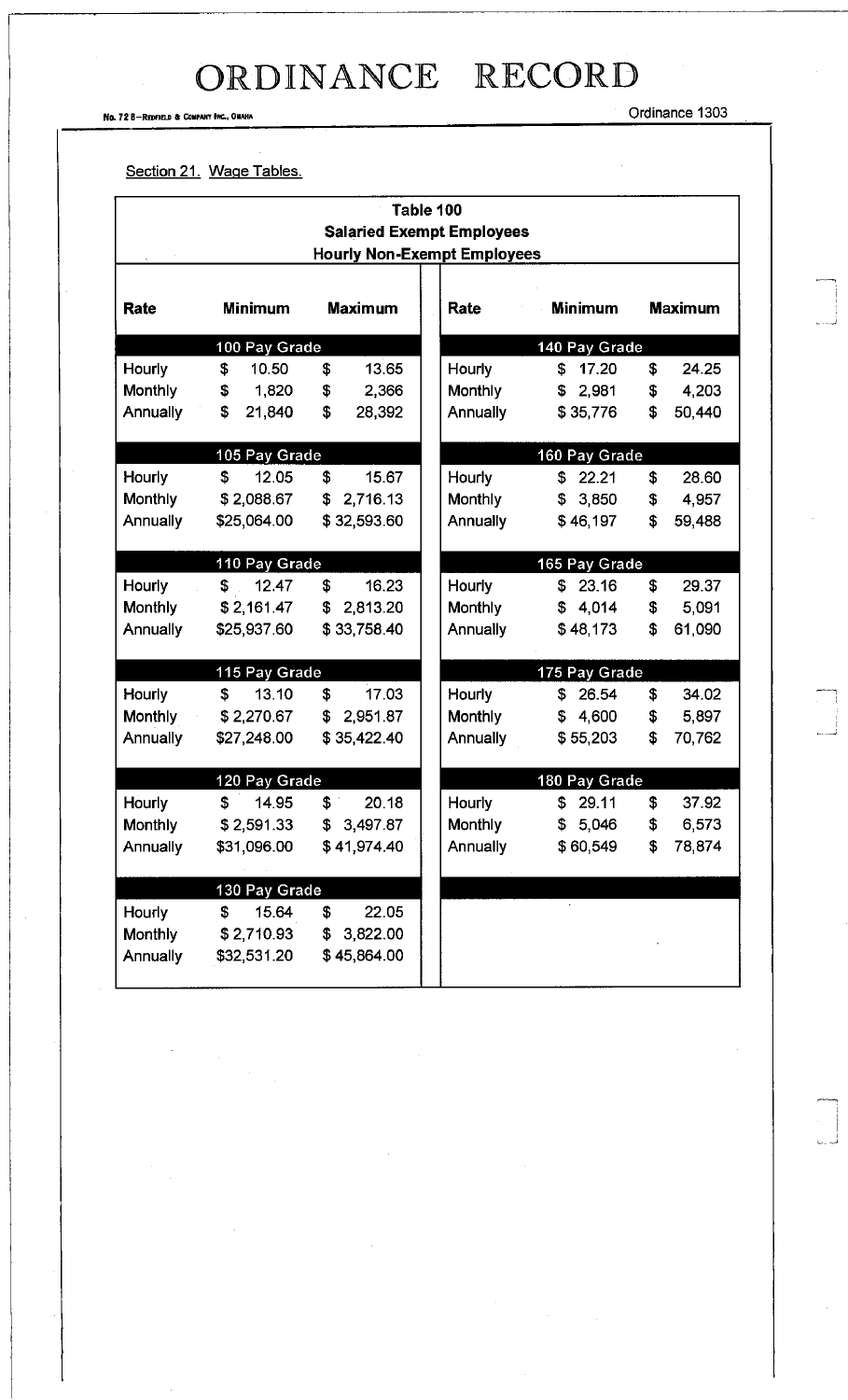No. 72 B—Redfield & Company Inc., Omana

| Table 200                          |                    |                    |  |  |  |
|------------------------------------|--------------------|--------------------|--|--|--|
| <b>Management Exempt Employees</b> |                    |                    |  |  |  |
| Rate                               | Minimum            | Maximum            |  |  |  |
|                                    | 205 Pay Grade      |                    |  |  |  |
| <b>Hourly</b>                      |                    | $$36.34$ \$50.59   |  |  |  |
| Monthly                            |                    | \$ 6,299 \$ 8,769  |  |  |  |
| <b>Annually</b>                    | \$75,587           | \$105,227          |  |  |  |
|                                    |                    |                    |  |  |  |
|                                    |                    |                    |  |  |  |
|                                    | 210 Pay Grade      |                    |  |  |  |
| Hourly                             | \$38.62            | \$54.92            |  |  |  |
| Monthly                            | <b>\$</b><br>6,694 | \$9,519            |  |  |  |
| Annually                           | \$80,330           | \$114,234          |  |  |  |
|                                    |                    |                    |  |  |  |
| 215 Pay Grade                      |                    |                    |  |  |  |
| Hourly                             | \$42.66            | \$ 64.00           |  |  |  |
| Monthly                            |                    | \$ 7,394 \$ 11,093 |  |  |  |
| Annually                           | \$88,733           | \$133,120          |  |  |  |
|                                    |                    |                    |  |  |  |

| Table 400<br><b>FOP Collective Bargaining</b><br><b>Hourly Non-Exempt</b> |              |              |              |             |             |             |
|---------------------------------------------------------------------------|--------------|--------------|--------------|-------------|-------------|-------------|
| Rate                                                                      | А            | В            | C            | D           | Е           | F           |
| 426 Pay Grade                                                             |              |              |              |             |             |             |
| Hourly                                                                    |              |              |              | \$35.96     | \$37.46     | \$39.84     |
| Monthly                                                                   |              |              |              | \$6,233     | \$6,493     | \$6,906     |
| Annually                                                                  |              |              |              | \$74,797    | \$77,917    | \$82,867    |
| 423 Pay Grade                                                             |              |              |              |             |             |             |
| Hourly                                                                    | 23.58<br>£   | \$<br>25.17  | 27.66<br>\$  | \$<br>29.28 | \$<br>31.96 | 33.62<br>\$ |
| Monthly                                                                   | 4,087<br>\$  | 4.363<br>\$  | 4,794<br>\$  | \$<br>5,075 | 5.540<br>\$ | \$<br>5,827 |
| Annually                                                                  | 49,046<br>\$ | 52.354<br>S. | 57,533<br>\$ | 60,902<br>S | 66,477<br>S | 69,930<br>S |

Section 22. Repeal of Ordinance No. 1295. Ordinance No. 1295 originally passed and approved on the 6th day of September, 2016 is hereby repealed.

Section 23. Effective Date. This Ordinance shall take effect after its passage, approval and publication as provided by law.

Section 24. This Ordinance shall be published in pamphlet form and take effect as provided by law

PASSED AND APPROVED THIS 7TH DAY OF MARCH, 2017

**CITX** Douglas Kindig, Mayor

ATTEST:

ethe Pamela A. Buethe, CMC

City Clerk

K:\APPS\City Hall\ORDINANCES\Amend Comp Ord 03.07.17.Docx